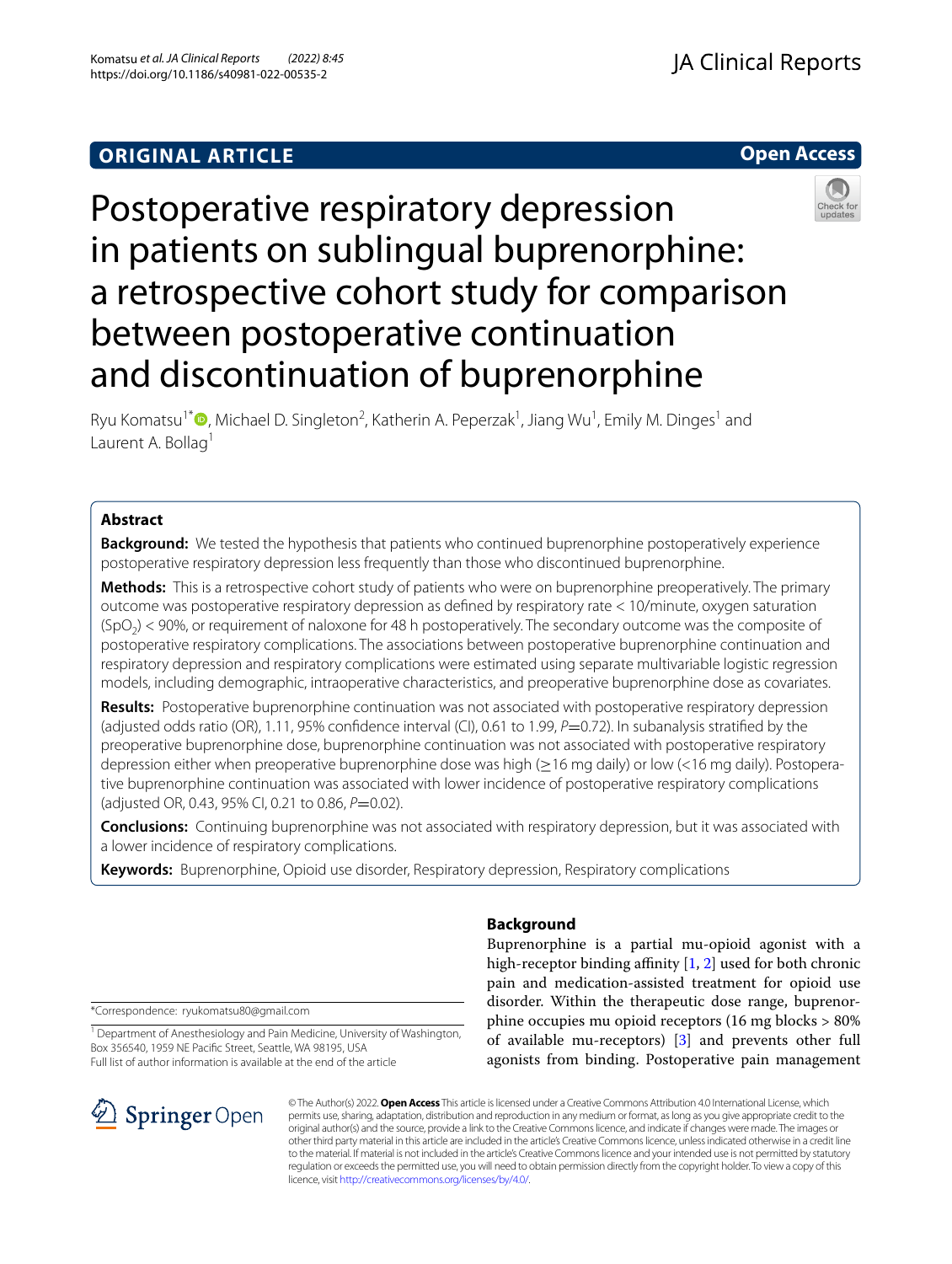of patients on buprenorphine has been thought to be diffcult even with high doses of additional opioid analgesics [[4,](#page-8-3) [5\]](#page-8-4). For this reason, perioperative discontinuation of buprenorphine has been historically recommended [[6,](#page-8-5) [7](#page-8-6)].

However, several recent studies reported higher pain scores [[8\]](#page-8-7) and a trend towards larger opioid dose requirements in the immediate postoperative period in patients who discontinued, versus continued, buprenorphine perioperatively  $[9]$  $[9]$ . Therefore, it is possible that patients who continue to receive buprenorphine postoperatively may experience less pain and require smaller dose of opioids, which results in less respiratory depression.

We therefore tested the hypotheses that patients who continue buprenorphine during the immediate postoperative period experience postoperative respiratory depression and respiratory complications less frequently than those who discontinue.

## **Methods**

After institutional review board approval and waiver of consent (University of Washington IRB ID: STUDY00012186, approval date: 1/11/2021), we obtained data for adults taking buprenorphine preoperatively who underwent in-patient non-cardiac surgery under general or regional anesthesia. We performed a retrospective cohort analysis restricting our study to patients requiring postoperative hospital admission for at least 48 h at the University of Washington Medical Center (UWMC) or Harborview Medical Center (HMC) in Seattle, Washington between 2013 and 2020. Patients were excluded from the study if during the frst 48 h postoperatively they (1) received epidural analgesia containing opioids (epidural opioids were not documented in our electronic medical record), (2) received mechanical ventilation with sedation, or (3) had two or more surgeries. This study followed the Strengthening the Reporting of Observational Studies in Epidemiology (STROBE) reporting guideline.

Patients were identifed as taking buprenorphine preoperatively if (1) there were outpatient orders for buprenorphine before the index surgery, (2) there were inpatient orders for buprenorphine that were fagged as home medications before the index surgery through post-operative hospital discharge, or (3) buprenorphine was listed as a medication in the admission note or the pre-anesthesia assessment note.

Surgery types were initially categorized using the Agency for Healthcare Research and Quality (AHRQ) Clinical Classifcation procedure category and were assigned based on relative value unit (RVU) surgical current procedural terminology (CPT) codes from professional fee billing  $[10]$  $[10]$ . This identified specific surgery types, which were subsequently categorized into 13 categories based on the operative body site.

#### **Outcomes**

The primary outcome was postoperative respiratory depression as defned by respiratory rate < 10/minute, oxygen saturation  $(SpO<sub>2</sub>)$  < 90%, or requirement of naloxone to reverse the efect of opioids for 48 h postoperatively. The secondary outcome was the composite of postoperative respiratory complications defned as any of the following diagnoses determined by International Classifcation of Diseases (ICD)-9 and ICD-10 codes during postoperative admission**:** pneumococcal pneumonia; other bacterial pneumonia; bronchopneumonia, organism unspecifed; pneumonia, organism unspecifed; pulmonary collapse; pulmonary insufficiency following trauma and surgery; acute respiratory failure; other pulmonary insufficiencies, not elsewhere classified; apnea; other respiratory anomalies; respiratory arrest; pneumonia due to *Streptococcus pneumoniae*; pneumonia due to *Hemophilus infuenzae*; bacterial pneumonia, not elsewhere classifed; pneumonia, unspecifed organism; acute respiratory distress syndrome; acute respiratory failure; respiratory failure, unspecifed, unspecifed whether with hypoxia or hypercapnia; atelectasis; other pulmonary collapses; apnea, not elsewhere classifed; and respiratory arrest (Supplemental Table [1\)](#page-8-10).

Additionally, acute pain intensity, defned as the timeweighted average (TWA) pain score, and opioid dose requirements in morphine milligram equivalents (MME) for 48 h postoperatively, were reported. Postoperative pain was evaluated by nurses using an 11-point numeric rating scale (NRS) (0=no pain, 10=worst pain possible) every 4 h until 48 h postoperatively. TWA pain score is equal to the sum of the portion of each time interval in-between two adjacent pain score measurements multiplied by the average of the corresponding two pain scores, and that was then divided by the time interval between the frst and the last pain score measurements. Opioid dose requirements in MME for 48 h postoperatively, not including the dose of buprenorphine given postoperatively, was calculated using the Multicenter Perioperative Outcomes Group conversion table [\[11](#page-8-11)].

#### **Statistical analyses**

Univariable tests of association between demographic, intraoperative and postoperative characteristics, and postoperative buprenorphine continuation were conducted using Pearson's chi-squared test for categorical variables and *t* test or Wilcoxon Mann-Whitney *U* test for continuous variables, as appropriate. Distributions of continuous variables were assessed visually using histograms.

The associations between postoperative buprenorphine continuation and respiratory depression and respiratory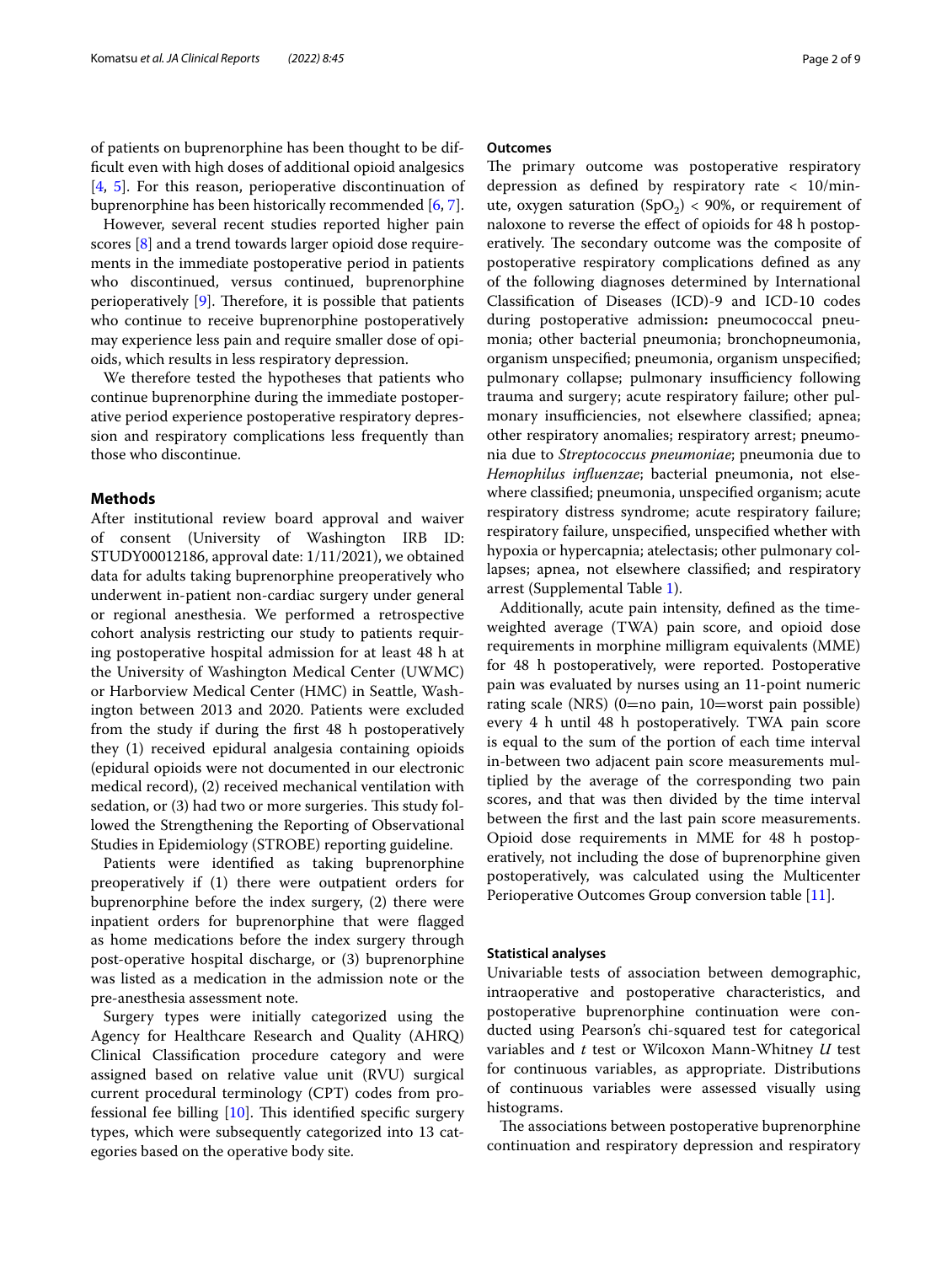complications were estimated using separate multivariable logistic regression models. We hypothesized that the associations would be diferent for patients who were receiving a high ( $\geq 16$  mg daily) versus low (<16 mg daily) dose of buprenorphine. Therefore, in addition to primary analysis without stratifcation by preoperative buprenorphine dose, we developed models in which postoperative buprenorphine continuation, preoperative buprenorphine dose (high/low), and their interaction were included as covariates.

A purposeful variable selection strategy, as described by Bursac et al., was utilized for variable selection and model development [\[12\]](#page-8-12). Variable entry criteria into the multivariable logistic regression model was *P* < 0.2 for univariable association with postoperative buprenorphine continuation (Table [1\)](#page-3-0), and variable retention criteria in the multivariable model were  $P < 0.1$ , or variables which changed any of coefficient estimates of the variables of primary interest by  $> 10\%$ . Calibration and discrimination of the fnal logistic regression models were assessed using the Hosmer-Lemeshow goodness of ft test and the c-statistic, respectively [[13](#page-8-13)].

For both respiratory depression and respiratory complications outcomes, adjusted odds ratio estimates for the association between buprenorphine continuation and the outcome, with 95% simultaneous confdence intervals, were extracted from the fnal model using the multcomp package (generalized linear hypotheses function) in R program [[14](#page-8-14)].

R statistical software, version 4.0.2 (R Foundation for Statistical Computing, Vienna, Austria), was used for all statistical analyses. The nominal type I error rate for hypothesis testing procedures and confdence intervals was fxed at 5%.

We anticipated 25% incidence of postoperative respiratory depression in our population based on the preliminary data search performed during the planning stage of the study. This confirmed that our sample size would provide power of 80% to detect a 15% diference in the incidence of respiratory depression between patients who continued versus discontinued buprenorphine postoperatively based on a *Z* test for independent proportions.

#### **Results**

## **Demographic, intraoperative, and postoperative characteristics**

We retrieved the data of 330 unique patients who were on sublingual buprenorphine preoperatively. In six patients, preoperative daily buprenorphine dose was 0.5 mg despite having opioid use disorder. They were considered to be not on a stable dose of buprenorphine, rather in the process of uptitration of buprenorphine. Four patients had non-surgical diagnostic or therapeutic procedures under anesthesia. After removal of those patients, data of 320 patients were subjected to analysis (Fig. [1\)](#page-4-0). Preoperative daily dose of buprenorphine was not signifcantly diferent between the patients who continued versus discontinued buprenorphine postoperatively (*P*=0.06), but a higher proportion of patients who continued buprenorphine postoperatively took the medication for opioid use disorder as opposed to chronic pain  $(P=0.01)$ . Over the study period (2013 to 2020), the practice has shifted from discontinuing buprenorphine to continuing buprenorphine postoperatively  $(P=0.001)$ . There was a significant diference in the makeup of surgery category based on body system between those who continued versus discontinued buprenorphine  $(P=0.02)$ , and higher percentage of patients who continued buprenorphine was on antidepressants preoperatively  $(P=0.02)$  (Table [1](#page-3-0)).

#### **Postoperative opioid dose requirements and pain intensity**

Opioid dose requirements in MME for 48 h postoperatively, excluding the dose of buprenorphine, was higher (*P*<0.001), and TWA pain score was higher, in patients who discontinued buprenorphine postoperatively than those who continued, in univariable analysis (*P*<0.001) (Table [2\)](#page-5-0). The patients who continued received  $28.0$  [12.0] to 40.0] mg of buprenorphine for 48 h postoperatively.

## **Univariable association between postoperative buprenorphine continuation and respiratory depression and respiratory complications**

The incidence of respiratory depression for 48 h postoperatively was not signifcantly diferent between those who continued versus discontinued buprenorphine, at  $27.3\%$  and  $23.1\%$ , respectively ( $P=0.40$ ). Incidences of components of respiratory depression (i.e., respiratory rate < 10/minute and  $SpO<sub>2</sub>$  < 90%) were not different between the two groups, and no patients required naloxone (Table  $2$ ). The detail of the components of the composite of respiratory complications is described in Supplemental Table [1.](#page-8-10) Respiratory complications were less frequent in those who continued buprenorphine than discontinued, with the incidences 10.7% and 19.1%, respectively  $(P=0.048)$ . The three most common diagnosis of respiratory complications were atelectasis (ICD-10: J98.11), pneumonia, unspecifed organism (ICD-10: J18), and acute respiratory failure (ICD-10: J96.0) (Table [2](#page-5-0)).

In the subgroup of preoperative low-dose buprenorphine (<16 mg daily), a continuation was not signifcantly associated with the incidence of respiratory depression (unadjusted odds ratio (OR), 0.71, 95% confdence interval (CI), 0.35 to 1.42). In the high-dose subgroup ( $\geq$ 16 mg daily), continuation was associated with a higher incidence of respiratory depression (unadjusted OR, 3.23, 95% CI, 1.36 to 7.69).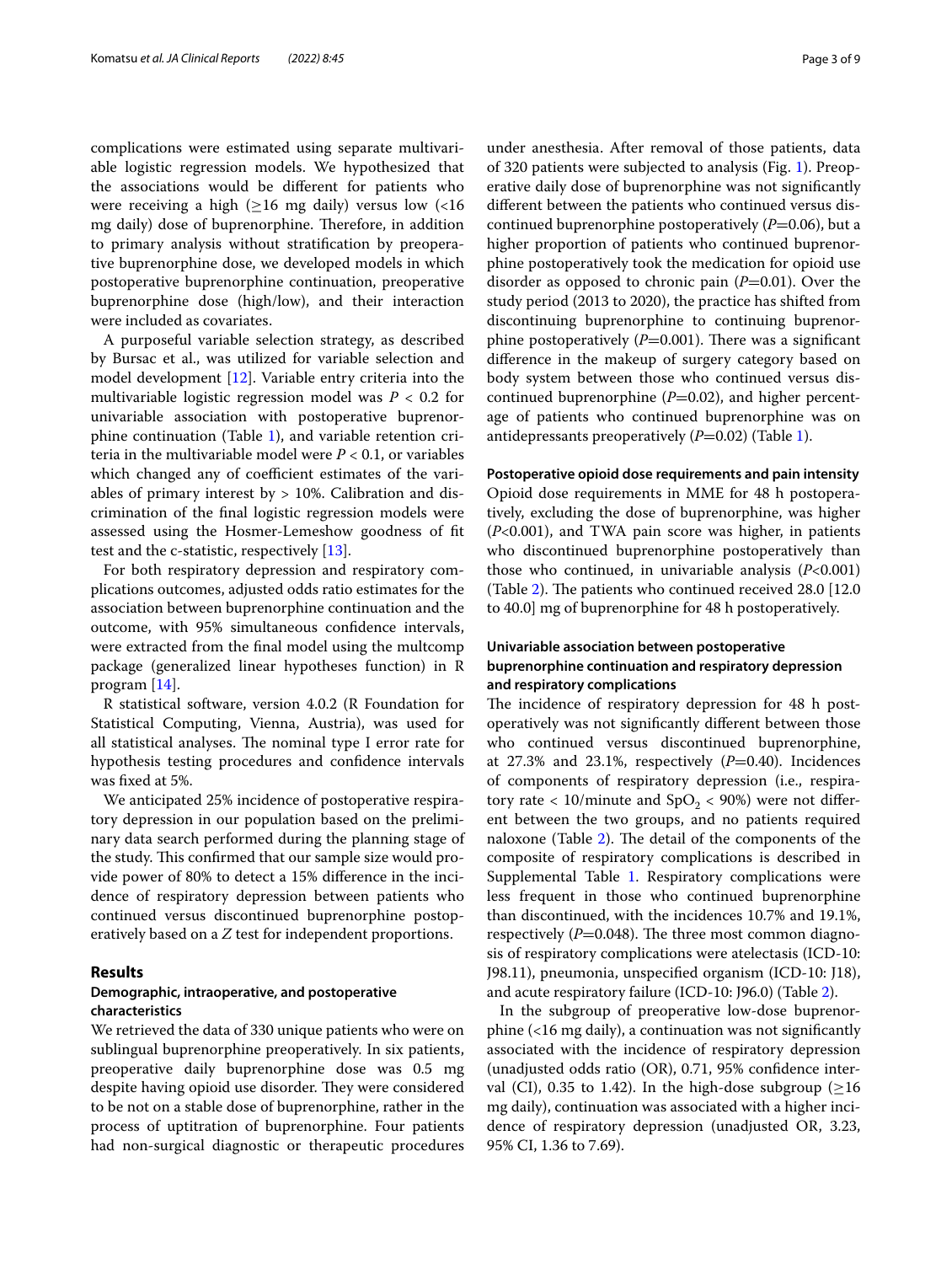|                                        | <b>Buprenorphine continued</b><br>$(n=121)$ | <b>Buprenorphine discontinued</b><br>$(n=199)$ | P value |
|----------------------------------------|---------------------------------------------|------------------------------------------------|---------|
| Year of surgery, N (%)                 |                                             |                                                | 0.001   |
| 2013                                   | 2(1.7)                                      | 10(5.0)                                        |         |
| 2014                                   | 0(0)                                        | 10(5.0)                                        |         |
| 2015                                   | 3(2.5)                                      | 12(6.0)                                        |         |
| 2016                                   | 8(6.6)                                      | 19 (9.6)                                       |         |
| 2017                                   | 13(10.7)                                    | 33 (16.6)                                      |         |
| 2018                                   | 19(15.7)                                    | 36(18.1)                                       |         |
| 2019                                   | 43 (35.5)                                   | 34(17.1)                                       |         |
| 2020                                   | 33 (27.3)                                   | 45 (22.6)                                      |         |
| Hospital, N (%)                        |                                             |                                                | 0.09    |
| <b>HMC</b>                             | 78 (64.5)                                   | 146 (73.4)                                     |         |
| <b>UWMC</b>                            | 43 (35.5)                                   | 53 (26.6)                                      |         |
| Surgery category by body system, N (%) |                                             |                                                | 0.02    |
| Digestive                              | 19 (15.7)                                   | 25 (12.6)                                      |         |
| Musculoskeletal                        | 49 (40.5)                                   | 111 (55.8)                                     |         |
| Integumental                           | 15(12.4)                                    | 28 (14.1)                                      |         |
| Others $a$                             | 38 (31.4)                                   | 35 (17.6)                                      |         |
| Anesthesia                             |                                             |                                                | 0.16    |
| Regional anesthesia                    | 27(22.3)                                    | 32(16.1)                                       |         |
| No regional anesthesia                 | 94 (77.7)                                   | 167 (83.9)                                     |         |
| Duration of surgery, minutes           | $147 \pm 112$                               | $139 \pm 116$                                  | 0.56    |
| Age, years                             | $46 \pm 16$                                 | $45 + 13$                                      | 0.53    |
| Sex, N (%)                             |                                             |                                                | 0.09    |
| Male                                   | 60 (49.6)                                   | 118 (59.3)                                     |         |
| Female                                 | 61(50.4)                                    | 81 (40.7)                                      |         |
| Ethnicity                              |                                             |                                                | 0.94    |
| American Indian or Alaska Native       | 7(5.8)                                      | 11(5.5)                                        |         |
| African American                       | 9(7.4)                                      | 20(10.1)                                       |         |
| White                                  | 97 (80.1)                                   | 157 (78.9)                                     |         |
| Others                                 | 6(2.0)                                      | 8(4.0)                                         |         |
| Unknown                                | 2(1.7)                                      | 3(1.5)                                         |         |
| BMI, kg/m <sup>2</sup>                 | $27.0 \pm 6.3$                              | $28.0 \pm 7.7$                                 | 0.21    |
| ASA physical status, N (%)             |                                             |                                                | 0.46    |
| 1/2                                    | 40 (33.1)                                   | 77 (38.7)                                      |         |
| 3                                      | 66 (54.5)                                   | 104 (52.3)                                     |         |
| 4/5                                    | 15(12.4)                                    | 18 (9.0)                                       |         |
| Emergency surgery, N (%)               | 26 (21.5)                                   | 46 (23.1)                                      | 0.73    |
| Medical history, N (%)                 |                                             |                                                |         |
| Chronic pulmonary disease, N (%)       | 34(28.1)                                    | 53 (26.6)                                      | 0.77    |
| Obstructive sleep apnea, N (%)         | 44 (36.4)                                   | 62 (31.2)                                      | 0.34    |
| Hypertension, N (%)                    | 36 (29.8)                                   | 58 (29.2)                                      | 0.91    |
| Congestive heart failure, N (%)        | 9(7.4)                                      | 10(5.0)                                        | 0.38    |
| Diabetes mellitus, N (%)               | 12 (9.9)                                    | 26 (13.1)                                      | 0.40    |
| Tobacco use, N (%)                     | 44 (36.4)                                   | 66 (33.2)                                      | 0.56    |
| Indication of buprenorphine, N (%)     |                                             |                                                | 0.01    |
| Chronic pain                           | 20(16.5)                                    | 58 (29.1)                                      |         |
| Opioid use disorder                    | 101 (83.5)                                  | 141 (70.9)                                     |         |

<span id="page-3-0"></span>**Table 1** Demographic, preoperative, operative, and postoperative covariates. Summary statistics presented as *N* (%) of patients, mean  $\pm$  SD, or median [IQR]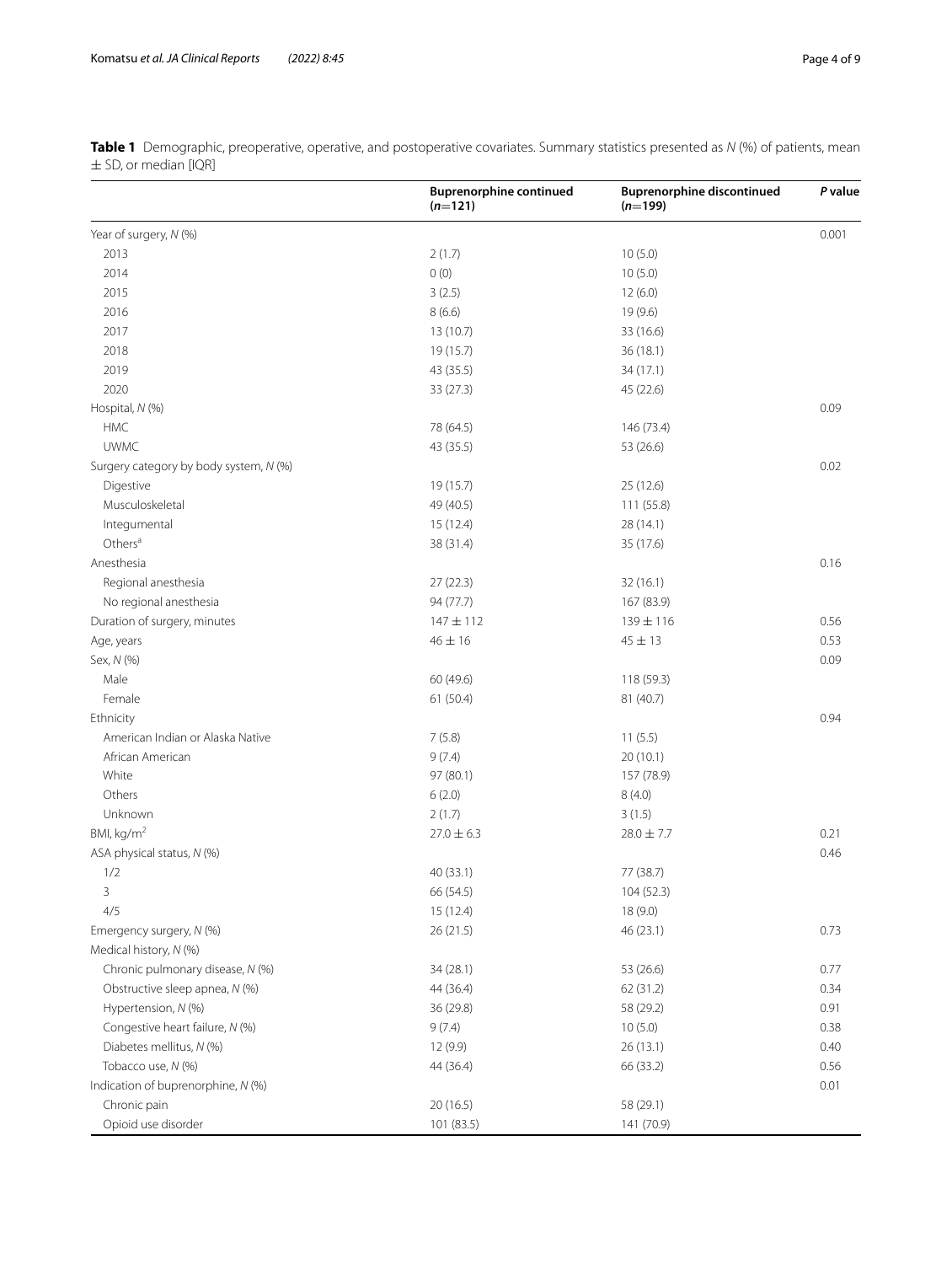## **Table 1** (continued)

|                                                                              | <b>Buprenorphine continued</b><br>$(n=121)$ | <b>Buprenorphine discontinued</b><br>$(n=199)$ | P value |
|------------------------------------------------------------------------------|---------------------------------------------|------------------------------------------------|---------|
| Use of preoperative drugs, N (%)                                             |                                             |                                                |         |
| Benzodiazepine                                                               | 19(15.7)                                    | 41(20.6)                                       | 0.28    |
| Antidepressants                                                              | 63(52.1)                                    | 78 (39.2)                                      | 0.02    |
| Gabapentinoids                                                               | 42 (34.7)                                   | 82 (41.2)                                      | 0.25    |
| Muscle relaxants                                                             | 23 (19.0)                                   | 44(22.1)                                       | 0.51    |
| Preoperative daily dose of buprenorphine, mg                                 | 12.0 [8.0-16.0]                             | $8.0 [8.0 - 16.0]$                             | 0.06    |
| Preoperative daily buprenorphine dose $\geq 16$ mg                           | 57 (47.1)                                   | 80 (40.2)                                      | 0.23    |
| Intraoperative medications, N (%)                                            |                                             |                                                |         |
| Acetaminophen                                                                | 29 (24.0)                                   | 36(18.1)                                       | 0.21    |
| <b>NSAIDs</b>                                                                | 18 (14.9)                                   | 20(10.1)                                       | 0.20    |
| Ketamine                                                                     | 57 (47.1)                                   | 90(45.2)                                       | 0.74    |
| Intraoperative opioid dose in MME                                            | 75 [45-150]                                 | 75 [53-150]                                    | 0.86    |
| Postoperative medications (within 48 h after surgery) <sup>b</sup> , $N$ (%) |                                             |                                                |         |
| Acetaminophen                                                                | 107 (88.4)                                  | 186 (93.5)                                     | 0.12    |
| <b>NSAIDs</b>                                                                | 38 (31.4)                                   | 62 (31.2)                                      | 0.96    |
| Gabapentinoids                                                               | 70 (57.9)                                   | 109 (54.8)                                     | 0.59    |
| Ketamine infusion                                                            | 46 (38.0)                                   | 73 (36.7)                                      | 0.81    |
| Lidocaine infusion                                                           | 24 (19.8)                                   | 35 (17.6)                                      | 0.62    |
|                                                                              |                                             |                                                |         |

*Abbreviations*: *SD* standard deviation, *IQR* interquartile range, *BMI* body mass index, *ASA* American Society of Anesthesiologists, *MME* morphine milligram equivalents, *NSAIDs* non-steroidal anti-infammatory drugs

<sup>a</sup> Others include endocrine, cardiovascular, nervous, urinary, respiratory, female genital organs, eye ear and month, hemic and lymphatic, male genital organs, and miscellaneous

<sup>b</sup> Postoperative medications were not included as candidates for covariates or confounding variables of the regression models as those variables could be affected by whether buprenorphine was continued or discontinued postoperatively

<span id="page-4-0"></span>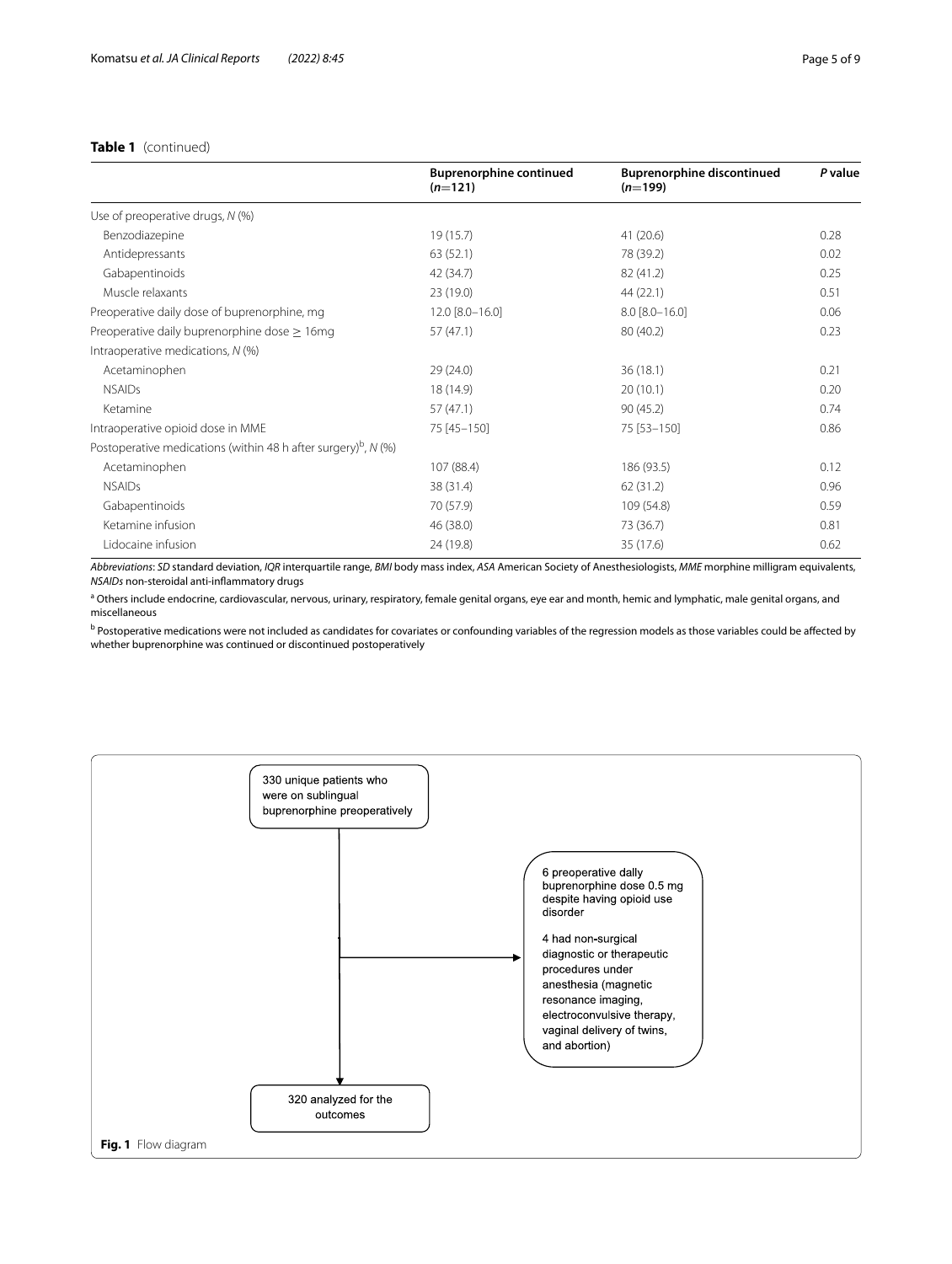<span id="page-5-0"></span>**Table 2** Opioid dose requirements, buprenorphine dose, and time-weighted average pain scores for 48 h postoperatively. Summary statistics presented as *N* (%) of patients, mean  $\pm$  SD, or median [IQR]

|                                                                                      | <b>Buprenorphine continued</b><br>$(n=121)$ | <b>Buprenorphine discontinued</b><br>$(n=199)$ | P value |
|--------------------------------------------------------------------------------------|---------------------------------------------|------------------------------------------------|---------|
| Postoperative opioid dose in MME, excluding buprenorphine                            | 88 [20-157]                                 | 194 [69-343]                                   | < 0.001 |
| Postoperative buprenorphine dose in mg                                               | 28.0 [12.0-40.0]                            | N/A                                            | N/A     |
| Time-weighted average pain score                                                     | $5.3 \pm 2.4$                               | $6.2 \pm 1.9$                                  | < 0.001 |
| Length of hospital stay in days                                                      | $6[4-10]$                                   | $6[4-13]$                                      | 0.31    |
| Respiratory depression, N (%)                                                        | 33 (27.3)                                   | 46(23.1)                                       | 0.40    |
| Respiratory rate < 10/minute                                                         | 11(9.1)                                     | 15(7.5)                                        | 0.62    |
| SpO <sub>2</sub> < 90%                                                               | 26(21.5)                                    | 36(18.1)                                       | 0.46    |
| Requirement of naloxone                                                              | 0(0)                                        | 0(0)                                           |         |
| Respiratory complications, N (%)                                                     | 13(10.7)                                    | 38 (19.1)                                      | 0.048   |
| Pulmonary insufficiency following trauma and surgery                                 | 0(0)                                        | 1(0.5)                                         |         |
| Other pulmonary insufficiency, not elsewhere classified                              | 0(0)                                        | 0(0)                                           |         |
| Acute respiratory failure                                                            | 3(2.5)                                      | 13(6.5)                                        |         |
| Other respiratory anomalies                                                          | 0(0)                                        | 0(0)                                           |         |
| Pulmonary collapse                                                                   | 1(0.8)                                      | 5(2.5)                                         |         |
| Pneumococcal pneumonia                                                               | 0(0)                                        | 0(0)                                           |         |
| Other bacterial pneumonia                                                            | 0(0)                                        | 0(0)                                           |         |
| Bronchopneumonia, organism unspecified                                               | 0(0)                                        | 0(0)                                           |         |
| Pneumonia, organism uspecified                                                       | 1(0.8)                                      | 1(0.5)                                         |         |
| Respiratory arrest                                                                   | 0(0)                                        | 0(0)                                           |         |
| Apnea                                                                                | 0(0)                                        | 0(0)                                           |         |
| Acute respiratory distress syndrome                                                  | 2(1.7)                                      | 1(0.5)                                         |         |
| Respiratory failure, unspecified, unspecified whether with hypoxia or<br>hypercapnia | 1(0.8)                                      | 5(2.5)                                         |         |
| Atelectasis                                                                          | 8(6.6)                                      | 21(10.6)                                       |         |
| Other pulmonary collapse                                                             | 2(1.7)                                      | 2(1.0)                                         |         |
| Pneumonia due to Streptococcus pneumoniae                                            | 0(0)                                        | 0(0)                                           |         |
| Pneumonia due to Hemophilus influenzae                                               | 0(0)                                        | 0(0)                                           |         |
| Bacterial pneumonia, not elsewhere classified                                        | 1(0.8)                                      | 0(0)                                           |         |
| Pneumonia, unspecified organism                                                      | 8(6.6)                                      | 11(5.5)                                        |         |
| Apnea, not elsewhere classified                                                      | 0(0)                                        | 0(0)                                           |         |

*Abbreviations*: *SD* standard deviation, *IQR* interquartile range, *MME* morphine milligram equivalents, *N/A* not applicable

In the low-dose subgroup (<16 mg daily), continuation was associated with a lower incidence of respiratory complications (unadjusted OR, 0.32, 95% CI, 0.12 to 0.88). In the high-dose subgroup ( $\geq$ 16 mg daily), continuation was not associated with the incidence of respiratory complications (unadjusted OR, 0.84, 95% CI, 0.32 to 2.19).

## **Multivariable association between postoperative buprenorphine continuation and postoperative respiratory depression**

The multivariable model showed good discrimination (a c-statistic equal to 0.71) and calibration (a Hosmer-Lemeshow Goodness-of-Fit test with *P*=0.78).

Postoperative buprenorphine continuation was not associated with postoperative respiratory depression (adjusted OR, 1.11, 95% CI, 0.61 to 1.99, *P*=0.72).

The results of subanalysis stratified by preoperative buprenorphine dose are summarized in Table [3.](#page-6-0) The model term representing the hypothesized interaction between postoperative buprenorphine continuation and preoperative buprenorphine dose was not statistically significant (likelihood-ratio test: *P*=0.056) (Table [3](#page-6-0)), but the evidence was marginal (i.e., *P* value near 0.05). Further, in univariable analysis, buprenorphine continuation demonstrated non-statistical trend of protection against postoperative respiratory depression when preoperative dose was low (i.e., unadjusted OR, 0.71 for low dose), while buprenorphine continuation increased the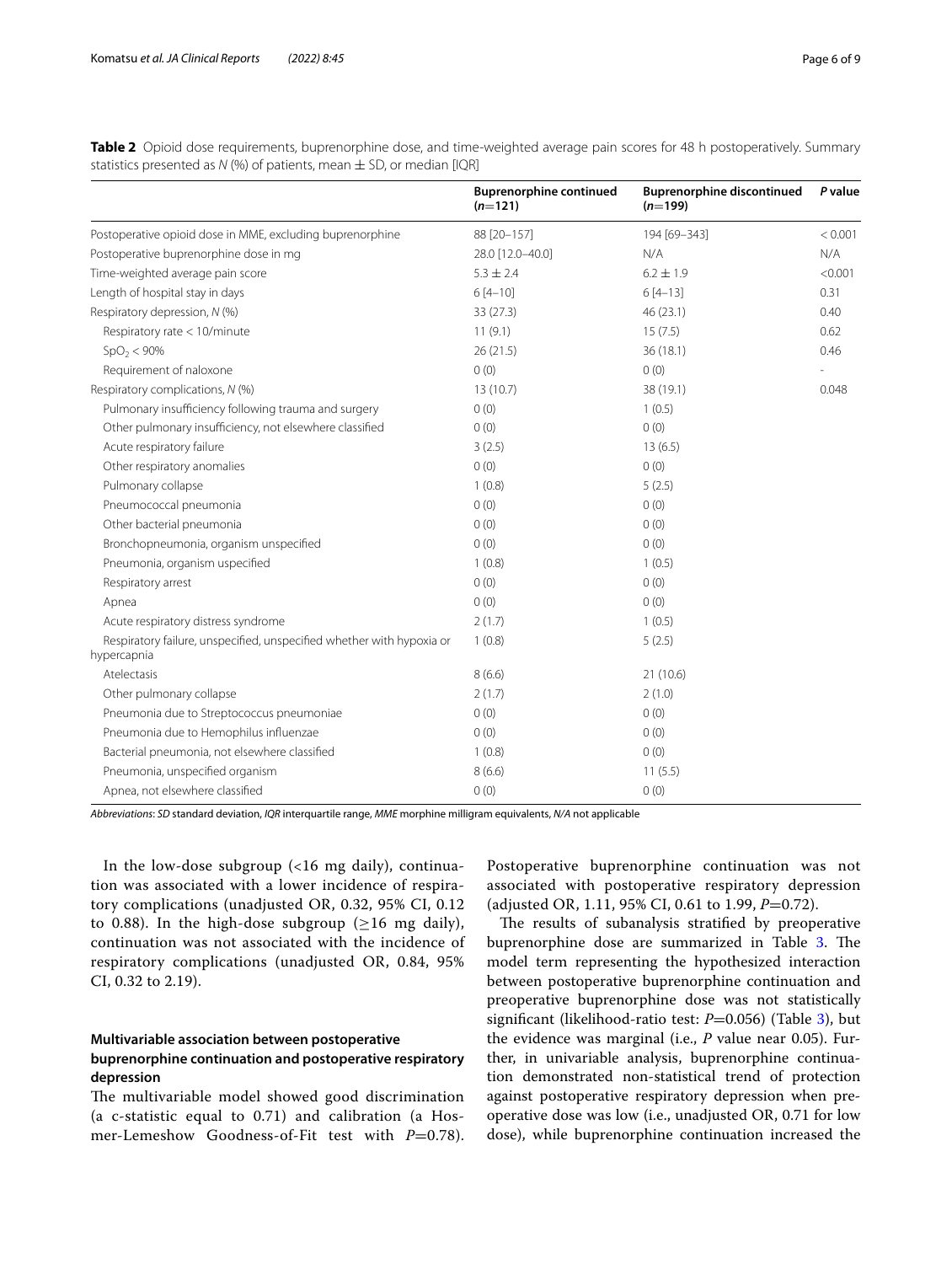| <b>Term</b>                                                                        | <b>Estimated</b><br>coefficient | 95% CI lower | 95% Cl upper | <b>Estimated odds</b><br>ratio | P value |
|------------------------------------------------------------------------------------|---------------------------------|--------------|--------------|--------------------------------|---------|
| Intercept                                                                          | $-3.06$                         | $-4.57$      | $-1.63$      | 0.05                           |         |
| Postoperative buprenorphine continuation (yes)                                     | $-0.35$                         | $-1.12$      | 0.39         | $\overline{\phantom{a}}$       | 0.367   |
| Year of surgery                                                                    | 0.18                            | 0.0          | 0.36         | 1.20                           | 0.054   |
| Facility (UWMC)                                                                    | 0.22                            | $-0.39$      | 0.82         | 1.25                           | 0.468   |
| Regional anesthesia (yes)                                                          | $-0.73$                         | $-1.63$      | 0.05         | 0.48                           | 0.082   |
| BMI, $\text{kg/m}^2$                                                               | 0.05                            | 0.01         | 0.09         | 1.05                           | 0.011   |
| Preoperative antidepressant (yes)                                                  | 0.73                            | 0.17         | 1.30         | 2.08                           | 0.010   |
| Preoperative buprenorphine dose (> 16mg)                                           | $-0.92$                         | $-1.76$      | $-0.14$      | $\overline{\phantom{a}}$       | 0.025   |
| Emergency status (yes)                                                             | $-0.96$                         | $-1.77$      | $-0.23$      | 0.38                           | 0.014   |
| Postoperative buprenorphine continuation*<br>Preoperative buprenorphine dose >16mg | 1.13                            | $-0.02$      | 2.32         | ۰                              | 0.058   |
|                                                                                    |                                 |              |              |                                |         |

## <span id="page-6-0"></span>**Table 3** Summary of multivariable regression model for respiratory depression

Hosmer-Lemeshow GOF  $X^2 = 9.5$  (8 df),  $p=0.3$ ,  $c=0.72$ , LRT for interaction term:  $p=0.056$ 

*Abbreviations*: *UWMC* University of Washington Medical Center, *BMI* body mass index, *GOF* goodness of ft, *LRT* likelihood ratio test

<span id="page-6-1"></span>**Table 4** Adjusted odds ratio estimates and 95% confdence intervals for respiratory depression for patients who continued buprenorphine postoperatively, based on multivariable regression model

| Preoperative<br>buprenorphine<br>dose | Odds<br>ratio<br>estimate |      | 95% CI lower 95% CI upper P value |       |
|---------------------------------------|---------------------------|------|-----------------------------------|-------|
| $<$ 16 mg daily                       | 0.71                      | 0.30 | 1.68                              | 0.599 |
| $\geq$ 16mg daily                     | 219                       | 0.76 | 6 27                              | 0.182 |

*Abbreviations*: *CI* confdence interval

risk of postoperative respiratory depression with statistical signifcance when preoperative dose was high (i.e., unadjusted OR, 3.23 for high dose). Therefore, postoperative buprenorphine continuation x preoperative buprenorphine dose interaction term was included in the multivariable model of the subanalysis. When preoperative buprenorphine dose was low (<16 mg daily), continuation was not associated with postoperative respiratory depression (adjusted OR, 0.71, 95% CI, 0.30 to 1.68, *P*=0.599). When preoperative buprenorphine dose was high  $(\geq 16 \text{ mg daily})$ , continuation was not associated with postoperative respiratory depression (adjusted OR, 2.19, 95% CI, 0.76 to 6.27, *P*=0.182) (Table [4\)](#page-6-1).

## **Multivariable association between postoperative**

**buprenorphine continuation and respiratory complications** The results of the multivariable logistic regression model for postoperative respiratory complications are summa-rized in Table [5.](#page-6-2) This multivariable model showed good discrimination (a c-statistic of 0.69) and calibration (a Hosmer-Lemeshow Goodness-of-Fit test of *P*=0.99). The model term representing the hypothesized interaction

<span id="page-6-2"></span>

|  |  |  |  |  |  | <b>Table 5</b> Summary of multivariable regression model for respiratory complications |
|--|--|--|--|--|--|----------------------------------------------------------------------------------------|
|--|--|--|--|--|--|----------------------------------------------------------------------------------------|

| <b>Term</b>                                                         | <b>Estimated</b><br>coefficient | 95% CI lower | 95% Cl upper | <b>Estimated</b><br>odds ratio | P value |
|---------------------------------------------------------------------|---------------------------------|--------------|--------------|--------------------------------|---------|
| Intercept                                                           | $-1.33$                         | $-2.70$      | 0.02         | 0.26                           |         |
| Postoperative buprenorphine continuation (yes vs. no)               | $-0.83$                         | $-1.60$      | $-0.15$      | 0.43                           | 0.02    |
| Surgery category                                                    |                                 |              |              |                                |         |
| Musculoskeletal (vs. digestive)                                     | $-1.19$                         | $-2.04$      | $-0.31$      | 0.31                           | 0.007   |
| Integumental (vs. digestive)                                        | $-0.87$                         | $-2.00$      | 0.19         | 0.42                           | 0.11    |
| Other (vs. digestive)                                               | $-0.37$                         | $-1.29$      | 0.55         | 0.69                           | 0.42    |
| Regional anesthesia (yes vs. no)                                    | $-0.50$                         | $-1.54$      | 0.39         | 0.61                           | 0.31    |
| BMI, $\text{kg/m}^2$                                                | 0.03                            | $-0.01$      | 0.07         | 1.03                           | 0.11    |
| Indication for buprenorphine (Chronic pain vs. opioid use disorder) | $-0.45$                         | $-1.28$      | 0.30         | 0.64                           | 0.26    |
| Preoperative buprenorphine dose ( $\geq$ 16mg vs. < 16 mg)          | $-0.10$                         | $-0.76$      | 0.55         | 0.90                           | 0.76    |

Hosmer-Lemeshow GOF *X*<sup>2</sup> <sup>=</sup> 9.5 (8 df), *P*=0.99, *c*=0.69, LRT for interaction term: *P*=0.13

*Abbreviations*: *CI* confdence interval, *BMI* body mass index, *GOF* goodness of ft, *LRT* likelihood ratio test.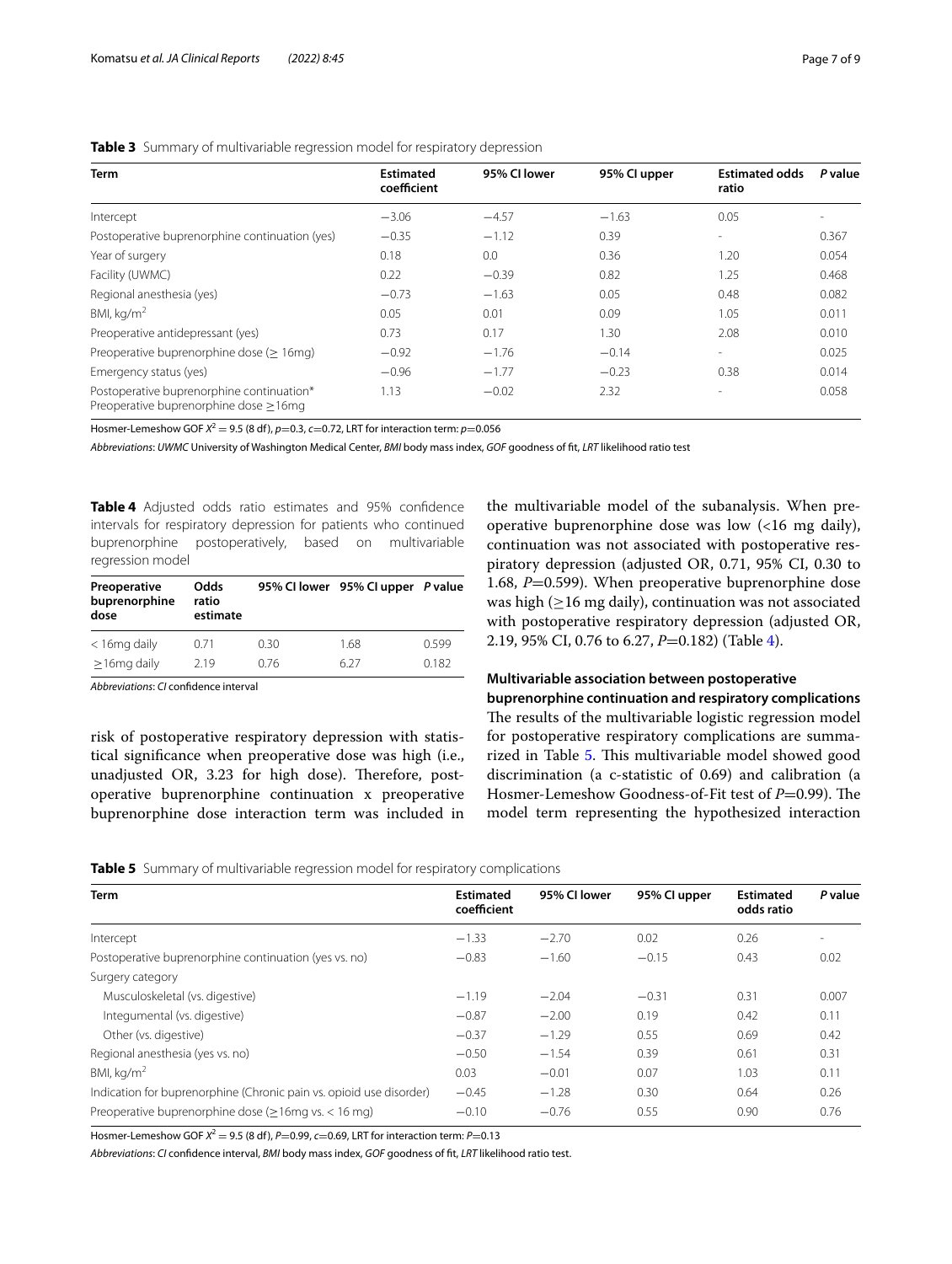between postoperative buprenorphine continuation and preoperative buprenorphine dose was not statistically significant (likelihood-ratio test:  $P=0.13$ ), and the univariable association between buprenorphine continuation and postoperative respiratory complications was in the same direction when preoperative buprenorphine dose was low and high (i.e., unadjusted OR, 0.32 for low dose, and unadjusted OR, 0.84 for high dose). Therefore, postoperative buprenorphine continuation x preoperative buprenorphine dose interaction term was not included in the multivariable regression model for this outcome. Postoperative buprenorphine continuation was associated with lower incidence of respiratory complications (adjusted OR, 0.43, 95% CI, 0.21 to 0.86, *P*=0.02) (Table [5](#page-6-2)).

## **Discussion**

Among inpatient surgical patients taking sublingual buprenorphine preoperatively, continuation during the frst 48 h postoperatively was not associated with postoperative respiratory depression. However, postoperative buprenorphine continuation was associated with 57% decreased odds of respiratory complications than postoperative discontinuation. As postoperative respiratory complications have major impact on morbidity and also leads to increased length of hospital stay, continuation of buprenorphine might lead to signifcant cost saving.

When stratifed by preoperative buprenorphine dose, postoperative buprenorphine continuation was associated with non-statistically signifcant trend of decreased respiratory depression when preoperative buprenorphine dose was low (< 16 mg daily) and with non-statistically signifcant trend of increased respiratory depression when preoperative buprenorphine dose was high  $(\geq 16)$ mg daily).

Opioid dose requirements (excluding buprenorphine dose given postoperatively) and time weighted average pain scores during postoperative 48 h were lower when buprenorphine was continued postoperatively. This may be partially explained by the analgesic efect of buprenorphine. As extensive dose-response relationship of the analgesic efect of buprenorphine over the entire clinical dose range has not been available, the dose at which buprenorphine reaches analgesic ceiling efect as a partial mu-agonist is not known. However, at least in the range of daily buprenorphine dose given postoperatively in our study (i.e., 14.0 [6.0–20.0] (median [Q1–Q3])), buprenorphine seemed to exert additive analgesic efect with other mu-agonists.

The most frequently reported components of composite of respiratory complications were atelectasis, pneumonia, and acute respiratory failure. Therefore, the lower incidence of respiratory complications when buprenorphine was continued versus discontinued are mainly attributed to the diference in the incidences of those components. Lower TWA pain score with continuation  $(5.3 \pm 2.4,$  versus 6.2  $\pm$  1.9 with discontinuation) could at least partially explain the association between continuation and the lower incidence of respiratory complications. Half of the patients included in the current study underwent surgeries involving musculoskeletal system, and associations between lower incidences of pneumonia and respiratory failure and lower amounts of opioid consumption have been reported after total knee arthroplasty  $[15]$  $[15]$ . Therefore, it seems that pain, and immobility caused by pain, increase the risk of postoperative respiratory complications in those undergoing musculoskeletal surgery.

There are several limitations inherent to the current study. We used respiratory rate  $< 10$ /minute, SpO<sub>2</sub>  $< 90\%$ , and requirement of naloxone as the defnition of respiratory depression (none of our patients received naloxone) in line with the cutoff values for respiratory rate and  $SpO<sub>2</sub>$  described in the practice guidelines for the American Society of Anesthesiologists (ASA) as clinical signs of opioid-induced respiratory depression [[16\]](#page-8-16). Respiratory rate and  $SpO<sub>2</sub>$  were collected through routine checks every 4 h by ward nurses in the majority of our patients. In a study of continuous oxygen saturation monitoring for 48 h following non-cardiac surgery, 90% of serious hypoxemic events (SpO<sub>2</sub> < 90% for  $\geq$  1 h) were missed by routine every 4 h vital sign checks  $[17]$  $[17]$  $[17]$ . Therefore, it is very likely that many hypoxemic events were undetected and the true incidence of hypoxemia was much higher in both patients who continued and discontinued buprenorphine postoperatively.

Another limitation is the use of ICD-9 and ICD-10 codes to capture postoperative respiratory complications. Although the incidence of postoperative complications based on ICD coding, and that based on prospective assessment of complications, have been reported to be similar, ICD coding captured events of minor clinical importance  $[18]$  $[18]$ . Therefore, the incidence rates of respiratory complications in the current study might be somewhat infated.

## **Conclusions**

Continuation of buprenorphine for the frst 48 h postoperatively was not associated with postoperative respiratory depression. Postoperative buprenorphine continuation was associated with a lower incidence of postoperative respiratory complications than postoperative discontinuation.